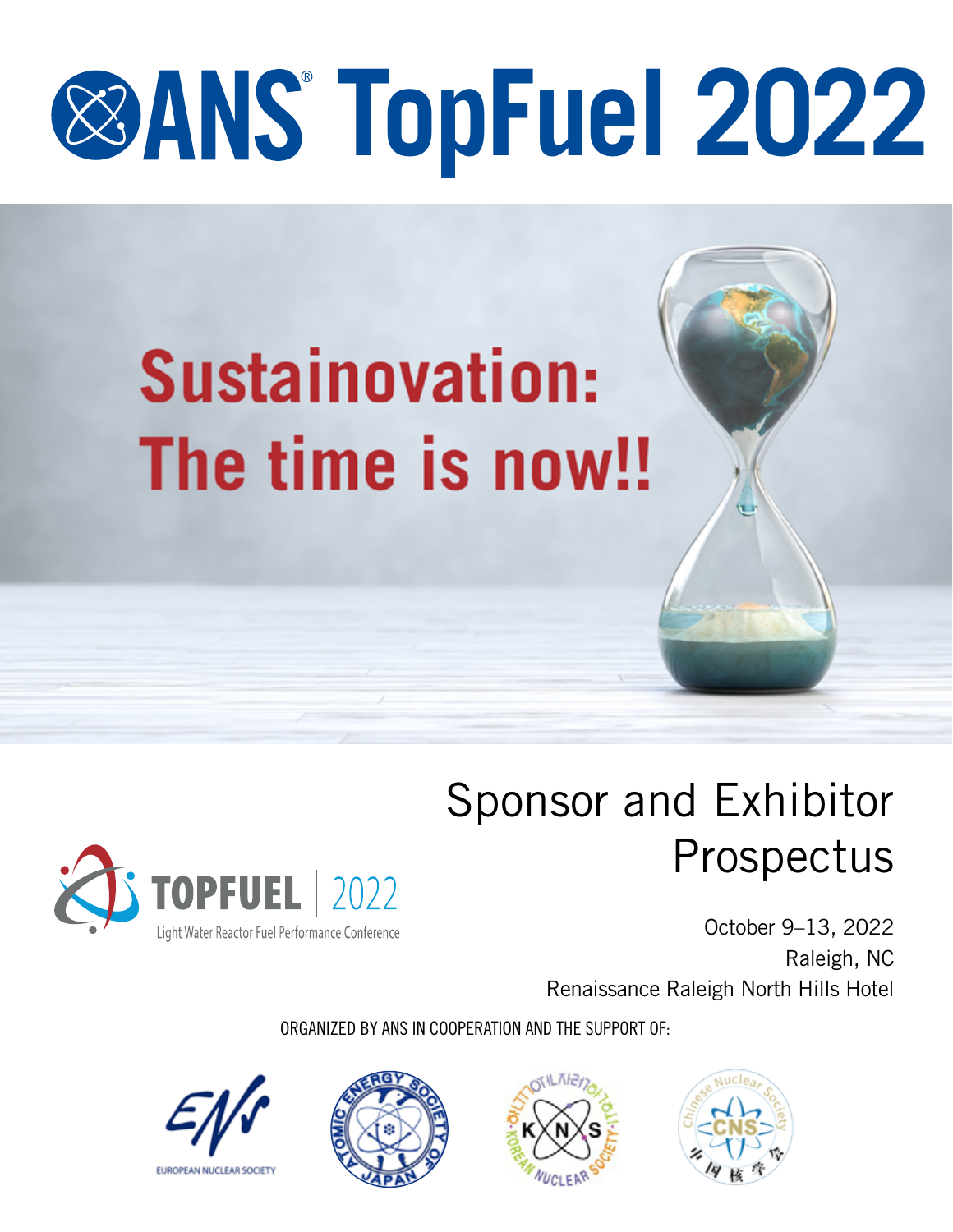

October 9-13, 2022 | Raleigh, NC | Renaissance Raleigh North Hills Hotel

SPONSORSHIP OPPORTUNITIES

#### Become a premier sponsor of TopFuel 2022!

Enhance your visibility at TopFuel 2022 by becoming a sponsor. All sponsors are recognized on the meeting website and all promotional communications. All sponsors will also be acknowledged at the Opening Plenary and on signage displayed throughout the meeting. Sponsorship packages are limited, so reserve your sponsorship package early.

#### PLATINUM SPONSOR: \$15,000

#### The following benefits are included in the Platinum Package:

- Signage at the sponsored event (if applicable)
- Recognition of sponsorship on materials and signage
- Three complimentary full meeting registrations
- One exhibit table

#### GOLD SPONSOR: \$10,000

#### The following benefits are included in the Gold Package:

- Signage at the sponsored event (if applicable)
- Recognition of sponsorship on materials and signage
- Two complimentary full meeting registrations
- One exhibit table

#### SILVER SPONSOR: \$5,000

#### The following benefits are included in the Silver Package:

- Recognition of sponsorship on materials and signage
- One complimentary full meeting registration
- One exhibit table

#### EXHIBIT TABLE ONLY: \$2,500

Includes 1 complimentary full meeting registration

Note: Exhibit table not used by sponsor may not be donated.

#### *Please Note: Additional meeting registrations must be purchased separately.*

The luncheons and daily coffee service will be held in the exhibit area — the ideal forum for maximum interaction between vendors and conference attendees.

*In order to guarantee your participation in the TopFuel 2022 as an exhibitor or a conference sponsor, payment in full, your completed contract and a brief description of your company's services or products is required by August 9, 2022.*

#### *Choose one of the following options:*

- O Opening Plenary
- $\bigcirc$  Opening Reception
- $\bigcirc$  Contact us for a customized sponsorship

#### *Choose one of the following options:*

- ◯ Monday Poster Reception
- $\bigcirc$  Monday Exhibit Hall Breaks
- Tuesday Exhibit Hall Breaks
- Wednesday Breaks
- O Thursday Breaks
- Conference Bag

*Choose one of the following options:*  $\bigcirc$  Bag insert Conference Pen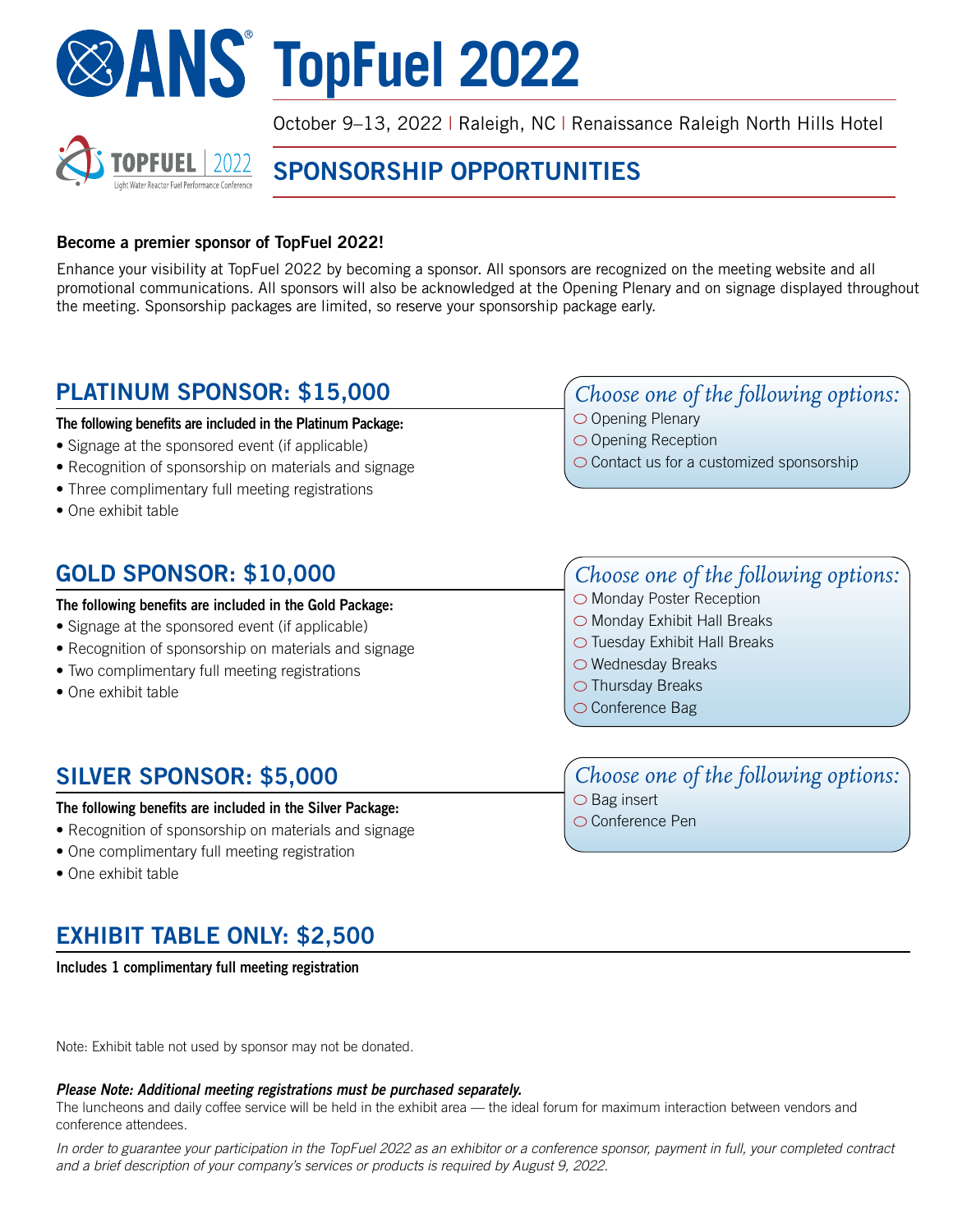

ORGANIZED BY ANS IN COOPERATION AND THE SUPPORT OF:

#### TABLE SELECTION

#### Each exhibit table includes

• One 6' x 30" skirted table and two chairs.

### Floor Plan



Please indicate three preferred table locations. Table assignments will be made on a first-come, first-served basis. Your preferred table location cannot be guaranteed. ANS will contact you to confirm your table assignment.

Table Choice #1: \_\_\_\_\_\_\_\_\_\_\_\_ Table Choice #2: \_\_\_\_\_\_\_\_\_\_\_ Table Choice #3: \_\_\_\_\_

\_\_\_\_\_\_\_\_\_\_\_\_\_\_\_\_\_\_\_\_\_\_\_\_\_\_\_\_\_\_\_\_\_\_\_\_\_\_\_\_\_\_\_\_\_\_\_\_\_\_\_\_\_\_\_\_\_\_\_\_\_\_\_\_\_\_\_\_\_\_\_\_\_\_\_\_\_\_\_\_ \_\_\_\_\_\_\_\_\_\_\_\_\_\_\_\_\_\_\_\_\_\_\_\_\_\_\_\_\_\_\_\_\_\_\_\_\_\_\_\_\_\_\_\_\_\_\_\_\_\_\_\_\_\_\_\_\_\_\_\_\_\_\_\_\_\_\_\_\_\_\_\_\_\_\_\_\_\_\_\_

\_\_\_\_\_\_\_\_\_\_\_\_\_\_\_\_\_\_\_\_\_\_\_\_\_\_\_\_\_\_\_\_\_\_\_\_\_\_\_\_\_\_\_\_\_\_\_\_\_\_\_\_\_\_\_\_\_\_\_\_\_\_\_\_\_\_\_\_\_\_\_\_\_\_\_\_\_\_\_\_ \_\_\_\_\_\_\_\_\_\_\_\_\_\_\_\_\_\_\_\_\_\_\_\_\_\_\_\_\_\_\_\_\_\_\_\_\_\_\_\_\_\_\_\_\_\_\_\_\_\_\_\_\_\_\_\_\_\_\_\_\_\_\_\_\_\_\_\_\_\_\_\_\_\_\_\_\_\_\_\_

Please list any company that you do not want to be located near:

Please list any company that you would like to be in close proximity:









October 9-13, 2022 | Raleigh, NC | Renaissance Raleigh North Hills Hotel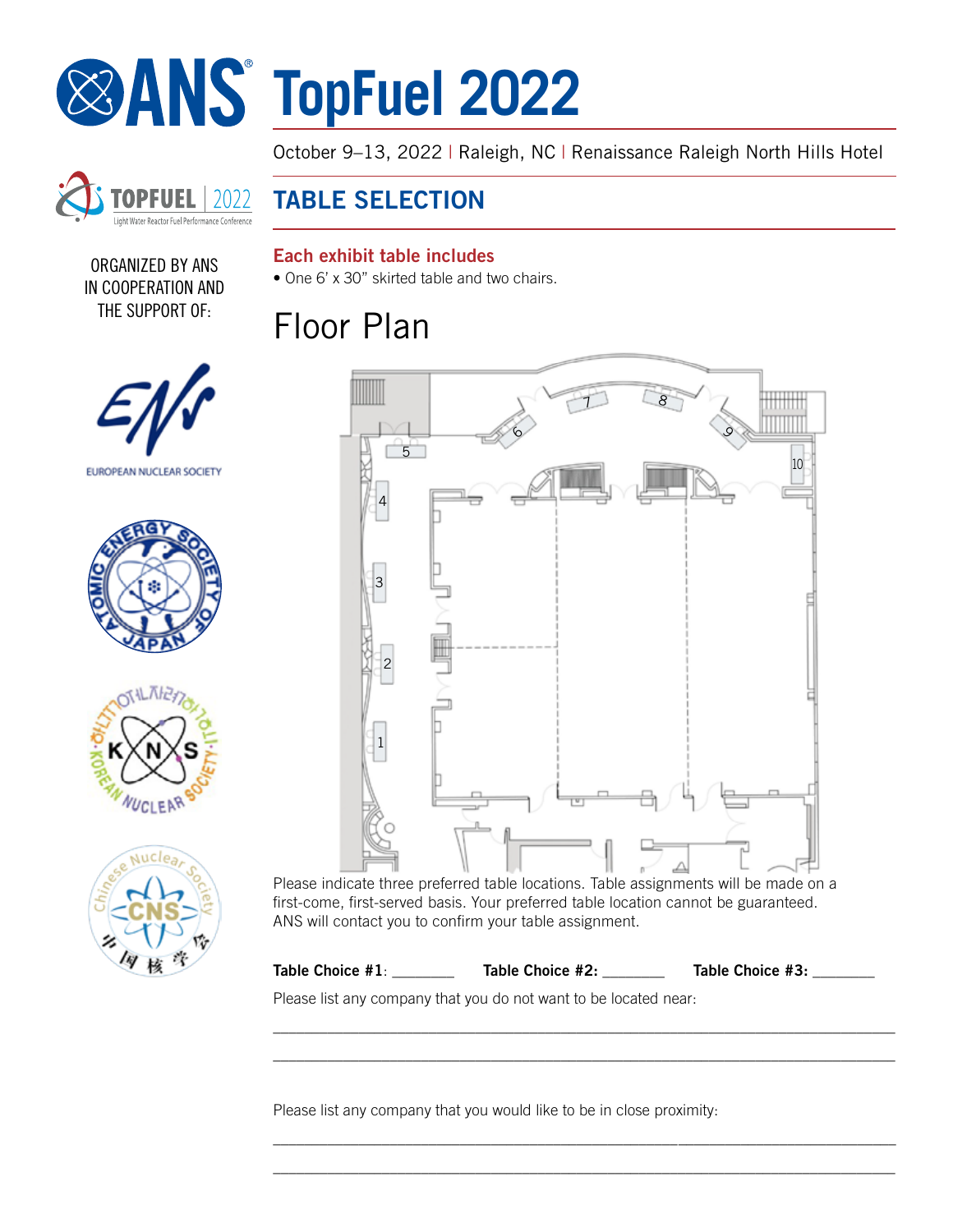

### **ANS** TopFuel 2022

October 9–13, 2022 | Raleigh, NC | Renaissance Raleigh North Hills Hotel

#### TOPFUEL 2022 SPONSORSHIP & EXHIBIT CONTRACT

ORGANIZED BY ANS IN COOPERATION AND THE SUPPORT OF:



**EUROPEAN NUCLEAR SOCIETY** 







Once payment has been received, you will receive instructions on how to register your complimentary attendees.

The undersigned has agreed to provide sponsorship for, and/or exhibit at TopFuel 2022, October 9–13, 2022, and agrees to all terms and conditions on the reverse side of this contract.

Name of Organization: \_\_\_\_\_\_\_\_\_\_\_\_\_\_\_\_\_\_\_\_\_\_\_\_\_\_\_\_\_\_\_\_\_\_\_\_\_\_\_\_\_\_\_\_\_\_\_\_\_\_\_\_\_\_\_\_\_\_\_\_\_\_\_\_\_\_\_\_\_\_ Company Address: \_\_\_\_\_\_\_\_\_\_\_\_\_\_\_\_\_\_\_\_\_\_\_\_\_\_\_\_\_\_\_\_\_\_\_\_\_\_\_\_\_\_\_\_\_\_\_\_\_\_\_\_\_\_\_\_\_\_\_\_\_\_\_\_\_\_\_\_\_\_\_\_\_  $\text{Context:}$ Phone: \_\_\_\_\_\_\_\_\_\_\_\_\_\_\_\_\_\_\_\_\_\_\_\_\_\_\_\_\_\_\_\_Email: \_\_\_\_\_\_\_\_\_\_\_\_\_\_\_\_\_\_\_\_\_\_\_\_\_\_\_\_\_\_\_\_\_\_\_\_\_\_\_\_\_\_\_\_\_

I am an authorized representative of the Company with the full power and authority to sign and deliver this contract

#### Authorized Signature:

By signing this contract you agree to the following: The attendee listing that may be provided by the American Nuclear Society (ANS) is for information only. The sole purpose is networking with TopFuel 2022 attendees only. Any reproduction, distribution, republication or retransmission of information contained within this list is strictly prohibited. ANS does not authorize the resale or mass distribution of any ANS attendee listings.

#### PAYMENT INFORMATION

 $\bigcirc$  Platinum Sponsorship - \$15,000  $\bigcirc$  Gold Sponsorship - \$10,000  $\bigcirc$  Silver Sponsorship - \$5,000 Exhibit Table Only - \$2,500

\_\_\_\_\_\_\_\_\_\_\_\_\_\_\_\_\_\_\_\_\_\_\_\_\_\_\_\_\_\_\_\_\_\_\_\_\_\_\_\_\_\_\_\_\_\_\_\_\_\_\_\_\_\_\_\_\_\_\_\_\_\_\_\_\_\_\_\_\_\_\_\_\_\_\_\_\_\_\_\_\_\_\_\_\_\_\_\_\_\_

\_\_\_\_\_\_\_\_\_\_\_\_\_\_\_\_\_\_\_\_\_\_\_\_\_\_\_\_\_\_\_\_\_\_\_\_\_\_\_\_\_\_\_\_\_\_\_\_\_\_\_\_\_\_\_\_\_\_\_\_\_\_\_\_\_\_\_\_\_\_\_\_\_\_\_\_\_\_\_\_\_\_\_\_\_\_\_\_\_\_

Payment: (check one)  $\bigcirc$  Check  $\bigcirc$  VISA  $\bigcirc$  MasterCard  $\bigcirc$  American Express

Credit Card No.: \_\_\_\_\_\_\_\_\_\_\_\_\_\_\_\_\_\_\_\_\_\_\_\_\_\_\_\_\_\_\_\_\_\_\_\_\_\_\_\_\_\_\_\_\_\_\_\_\_\_\_\_\_\_\_\_\_\_\_\_\_\_\_\_\_\_\_\_\_\_\_

Expiration Date: \_\_\_\_\_\_\_\_\_\_\_\_\_\_\_\_\_ Security Code: \_\_\_\_\_\_\_\_\_\_\_\_\_\_\_\_\_\_\_\_\_\_\_

Name of Cardholder (PLEASE PRINT):

Authorized Signature:

#### Please Return:

Please complete and return this contract along with full payment to: American Nuclear Society, 97781 Eagle Way, Chicago, IL 60678-9770, Attention: Meetings Department, or return by email to meetings@ans.org.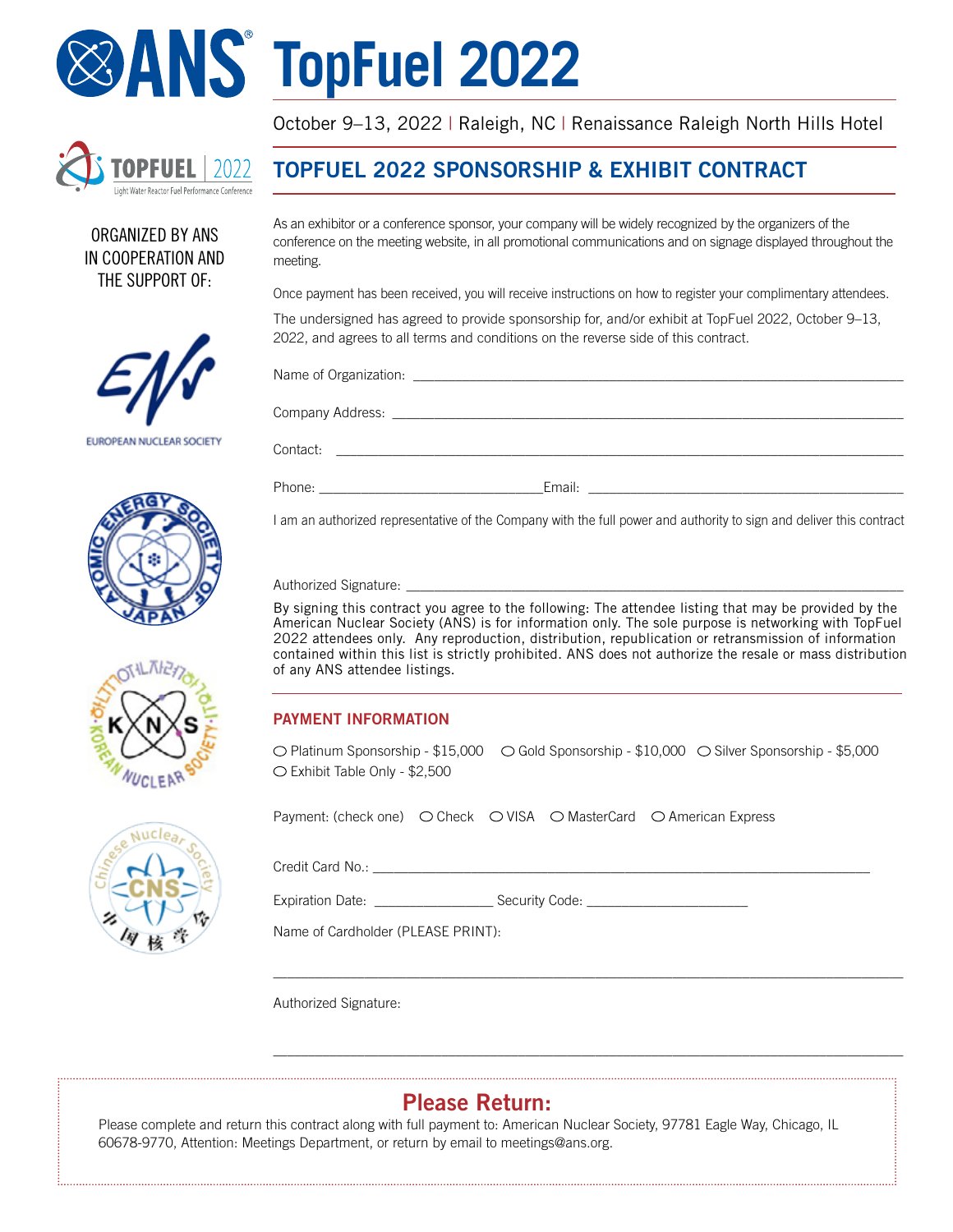#### Terms and Conditions

- 1. **General Event Information.** The event detailed on the front of this Contract ("Event") is being organized by the American Nuclear Society (ANS). The Event is conditioned upon the facility in which the Event is scheduled to be held ("Facility") making available the space during scheduled times. ANS makes no representations or warranties regarding the number of persons who will attend the Event. You, the Exhibitor (hereinafter "Exhibitor") agree to abide by the terms and conditions herein.
- 2. **Application and Eligibility.** ANS reserves the absolute right to decline any application for space for any reason, if, in ANS's judgment, the products or services to be shown or demonstrated are not applicable to the stated purposes of ANS, are inconsistent with the stated purposes of ANS and the interests and welfare of its members, or are unreasonably duplicative of services or products offered by or available from. ANS further reserves the right in its sole discretion, to limit the types of companies and products represented at its Event, and accept or reject applications as it deems appropriate. Any cancellation or reduction of exhibit table made in writing by the exhibitor prior to August 26, 2022 will be refunded at 75% of the fees paid in advance. No refunds will be made after August 26, 2022.
- 3. **Assignment and Use of Space.** ANS reserves the right to make and/or change all exhibit space assignments as it deems appropriate. ANS reserves the right to restrict or prohibit any contest, promotion, lottery, or give-away that causes blocking or disturbance to other exhibitors or patrons or that could be considered illegal under the State laws where the exhibit is held. No Exhibitor shall assign, sublet, or share space allotted without prior written approval of ANS. All of the following practices are expressly prohibited: promotion of products and services other than those manufactured or regularly distributed by the Exhibitor; excessive noise that interferes with other Exhibitors; storage or use of flammable or explosive materials or any substance prohibited by local laws or insurance carriers; use of materials with strong odors; solicitation of business by anyone other than representative of Exhibitor; and promotion of any activities that draw Event Attendees or Corporate delegates away from the Event during show hours. The Exhibitor agrees not to utilize any displays which ANS determines, in its absolute discretion, would endanger the person or property of the attendees or of the Exhibitors, are in bad taste, are liable to discredit or subject ANS to criticism or legal liability, are inconsistent with the stated purposes of ANS and the interest and welfare of its members, are inimical to the property rights of ANS, or violate any other provision of this Contract. In the event ANS determines at any time that any display material may/or does violate this paragraph and the Exhibitor is unable or unwilling to cure or correct such violation, ANS may terminate this Agreement immediately and may remove or cause the display materials to be removed at Exhibitor's expense and Exhibitor hereby waives any claim for refund of the display materials or other damages arising out of such termination and/or display materials removal.
- 4. **Display Materials.** Nothing shall be posted on, or tacked, nailed, screwed, or otherwise attached to the columns, walls, floors, or other parts of the building or furniture without permission from proper building authority. Packing, unpacking, and assembly of materials shall be done only in designated areas and in conformity with directions of the Event Manager, the Facility manager or their assistants. Anything necessary or proper for the protection of the building, equipment, or furniture will be at the expense of the Exhibitor. Exhibitors will be responsible for any damage to persons or property caused by reason of their displays, employees, agents or servants. Exhibitors agree to abide by all terms & conditions of Policies and Procedures as set forth by the Facility. Anything left by Exhibitor after the Event will be removed and destroyed by ANS. ANS reserves the right to determine what constitutes a "reasonable sight line." All exhibit spaces, regardless of size or type, should be designed in such ways that eliminate line of sight obstructions from one exhibit to the next. Exhibitors are asked to take their neighboring exhibitors line of sight into consideration.
- 5. **Event Hours, Setup, Breakdown.** Event hours will be established by ANS. ANS reserves the right to make changes to this schedule. No children under the age of 18 are allowed on the show floor during setup/breakdown, no exceptions. All exhibit space personnel will need credentials, which allow access onto the trade show floor. Security will be checking badges and manning the entrance/exits of the expo at all times. Please note, any exhibitor who chooses to tear down early without preapproval from show management (any time prior to the designated teardown hours) will be subject to penalties. Penalties include: priority point(s) deduction and/or a fine.
- 6. **Cancellation of Event.** If for any reason beyond ANS's reasonable control, including but not limited to strikes; labor disputes; acts, regulations or orders of governmental authorities; civil disorder; disasters; acts of war; acts of God; fires, flood, or other emergency conditions; any delay in necessary and essential repairs of the facility where the Event is to take place; ANS is unable to perform its obligations under this Contract, such non-performance is excused and such party may terminate this Contract without further liability of any nature, upon return of the Exhibitor's fees and deposit. Exhibitor further understands that ANS may in its sole discretion cancel the Event for reasons other than those stated above, in which case Exhibitor's sole remedy is a refund of any fees paid to ANS. In no event shall ANS be liable for consequential, indirect, special, incidental, punitive, or exemplary damages of any nature for any reasons whatsoever.
- 7. **Insurance.** Exhibitor maintains sufficient liability insurance that covers all potential problems during the Event. Exhibitors are required to carry insurance to cover their property against damage and loss and public liability insurance for claims of injury to the person and property of others, including property owned by Facility, its owners or managers, which result from any act or omission of Exhibitor. In addition, Exhibitor acknowledges that neither ANS, nor the Facility, its owners, its operator maintain insurance covering Exhibitor's property and that it is the sole responsibility of Exhibitor to obtain business interruption and property damage insurance insuring any losses by Exhibitor.
- 8. **Indemnity and Limitation of Liability.** Exhibitor shall be fully responsible to pay for any and all damages to property owned by Renaissance Raleigh North Hills Hotel, its owners or managers which result from any act or omission of Exhibitor. Exhibitor agrees to defend, indemnify and hold harmless, ANS, Renaissance Raleigh North Hills Hotel, its owners, managers, officers or directors, agents, employees, subsidiaries and affiliates, from damages or charges resulting from Exhibitor's use of the property. Exhibitor's liability shall include all losses, costs, damages, or expenses arising from, out of, or by reason of any accident or bodily injury or other occurrences to any person or persons, including the Exhibitor, its agents, employees, and business invitees which arise from or out of the Exhibitor's occupancy and use of the exhibition premises, the Hotel or any part thereof. Neither ANS nor the Facility shall be responsible for the security of Exhibitor's products, proprietary information or materials. Under no circumstances shall ANS, its agents, affiliates, employees or directors be liable for lost profits, or other indirect, incidental, consequential or exemplary damages in connection with the Event.
- 9. Shipping. Shipping instructions will be forwarded to Exhibitor. Exhibitor will be solely responsible for arranging shipping and other services with the appropriate contractors and for payment of all fees, insurance tariffs, taxes and charges due for services rendered.
- 10. **Photography.** No photographs or video shall be taken without the prior written consent of ANS. Exhibitor agrees that ANS may take photographs or video of Exhibitor's display, display materials and personnel for any promotional or marketing use by ANS.
- 11. **Limited License.** Exhibitor grants to ANS the right to use and reproduce Exhibitor's names, trademarks and logos in connection with the promotion and production of the Event and for the purposes of this Contract.
- 12. **Observance of Laws and Regulations.** Exhibitor shall abide by and observe any laws, rules, regulations, and ordinances, and all rules and regulations of ANS and the Facility in connection with its participation in the Event as may be set from time to time, including but not limited to those pertaining to public health and safety. Display materials must not block access doors to emergency fire exits. Exhibitor must observe all union regulations (if applicable) and electrical codes to which the Facility is subject. Special electrical, gas or water services, as well as other special services needed by individual Exhibitors, are provided only when the Exhibitor orders and agrees to pay for them from the supplier authorized to supply such services in conformity with Facility, insurance and other requirements. By signing this contract you agree to the following: The attendee listing that may be provided by the American Nuclear Society (ANS) is for information only. The sole purpose is networking with TopFuel 2022 attendees only. Any reproduction, distribution, republication or retransmission of information contained within this list is strictly prohibited. ANS does not authorize the resale or mass distribution of any ANS attendee listings.
- 13. **Miscellaneous.** The Exhibitor expressly agrees to be bound by all the terms, conditions and specifications herein listed and by the Rules and Regulations established by ANS and as from time to time thereafter modified, and expressly agrees that this Contract and such Rules and Regulations contains the entire agreement between the parties hereto and supersedes any prior agreement, written or oral. This Contract shall be interpreted under the laws of the United States and the State of Illinois. Exhibitor understands and agrees that this Contract is subject to the terms of the Agreement between Facility Owner and ANS.
- 14. **Reservation of Right to Make Changes.** Any matters not specifically covered herein are subject to decision by ANS. ANS reserves the right to make such changes, amendments and additions to these rules as considered advisable for the proper conduct of the exhibitor, with the provision that all exhibitors will be advised of any such change.